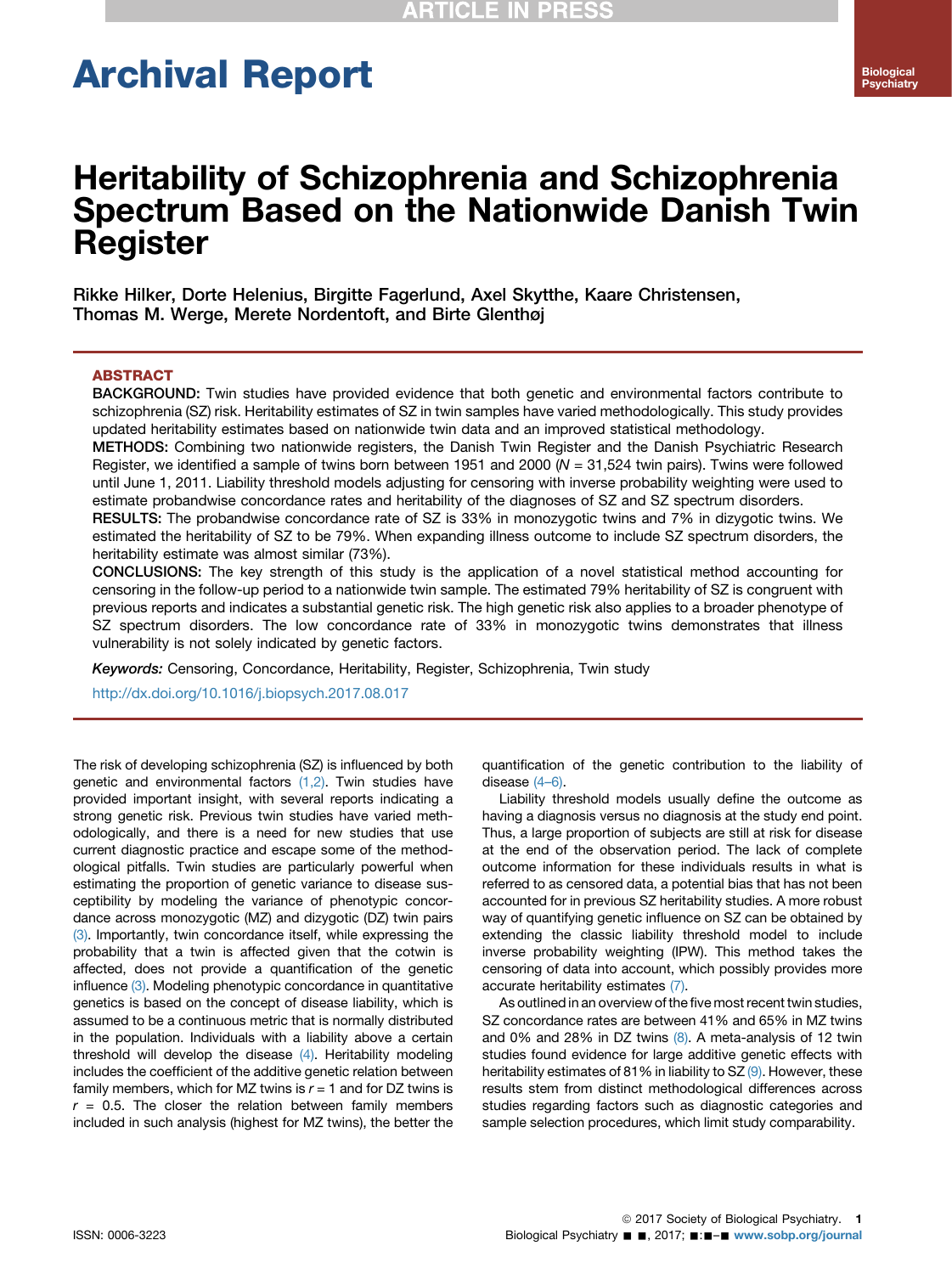#### Heritability of SZ Based on the Danish Twin Register

Two studies estimated heritability based on national twin samples. One study from Finland [\(10\)](#page-6-0) covered same-sex twin pairs born between 1940 and 1954 and found that 83% of the variance in liability to SZ could be attributed to additive genetic effects. Another study from Sweden [\(11\)](#page-6-0) included both sameand opposite-sex twin pairs born between 1926 and 1958 and estimated the gender-specific heritability for SZ spectrum disorders to be 67% in females and 41% in males. By including older cohorts, the studies may be biased by a truncation mechanism, because case status requires that the individual survive until initiation of the register. The Finnish Psychiatric Case Register was established in 1968 and the Swedish in 1987 [\(12,13\).](#page-6-0) In addition, a censoring mechanism may have contributed to less accurate estimates, which if unaccounted for could result in downward-biased concordance rates and heritability estimates that are biased in both directions depending on the dependence structure and the censoring distribution [\(14\).](#page-6-0)

It is important to refine the methodology when estimating the heritability for SZ because the total heritability can be interpreted as an upper limit for the variance in a phenotype, which is explained by the variance in genes  $(6)$ . A genome-wide association study is one approach that estimates single nucleotide polymorphism heritability, which may account for around 30% of the heritability in SZ  $(15,16)$ . The discrepancy between the single nucleotide polymorphism heritability estimated in genome-wide association studies and the heritability based on diagnostic outcome in population studies is referred to as "missing heritability," with a large part of the heritability unexplained by estimates from the genetic studies. Rare variants, including copy number variants, such as deletions and duplications that affect large areas of the genome, can possibly explain a marked part of the missing heritability [\(17,18\)](#page-6-0). An updated total heritability estimate is important for future genome-wide association studies because it reflects a theoretical maximum of the variance explained by the potential genetic factors in SZ.

We aim to estimate concordance rates and heritability of SZ in a twin cohort identified in the Danish Twin Register using diagnostic information in the Danish Psychiatric Central Research Register. The study examines two nested phenotypes. First, the narrow definition of SZ as defined in ICD-8 and ICD-10, and second, a broader diagnostic category of SZ spectrum disorders in ICD-8 and ICD-10 (see Methods and Materials for details).

#### METHODS AND MATERIALS

The study was approved by the Danish Data Protection Agency and the National Board of Health.

#### National Registers

In Denmark, each person is assigned a unique identification number at birth and registered in the Danish Central Civil Registration System, making it possible to identify each person in all registers [\(19\)](#page-6-0). The Danish Twin Register, initiated in 1954, is population-based and includes twins born in Denmark since 1870. Ascertainment of the Danish Twin Register is complete from 1968, i.e., it covers all twins born in Denmark before 1968, and the ascertainment rate is 72% [\(20\)](#page-6-0). Information on

zygosity is obtained from the register by questionnaire. The Danish Psychiatric Central Research Register was computerized in 1969 and contains information on all psychiatric admissions in Denmark. From 1995 onward, outpatient contacts were also included. This register differentiates between main and secondary diagnoses [\(21\)](#page-6-0).

#### Disease Classifications

In Denmark, the ICD-8 classification system was used from 1969 to 1993; ICD-10 was put into use in 1994 [\(22,23\)](#page-6-0). In this study, SZ was defined as a main or secondary lifetime diagnosis in the ICD-10 (F20.xx) and ICD-8 (295 [excluding 295.79, schizoaffective disorder]) and SZ spectrum disorders as a main or secondary lifetime diagnosis in the ICD-10 (F2x.xx) and ICD-8 (295, 297, 29829, 29839, 29889, 29899, 29905, 29909, 30109, and 30129). In this study, a lifetime diagnosis covers a diagnosis received at any time point during the observation period, i.e., births before June 1, 2011. For SZ, this is defined as the first date of diagnosis, thus ignoring a possible diagnosis in the SZ spectrum before this date. For SZ spectrum disorders, it is defined as the first date of diagnosis.

#### Statistical Analysis

The concordance rate is an estimate of probability that measures the proportion of affected twins given that the cotwin is also affected. It can be calculated in two ways: pairwise and probandwise. Both methods refer to conditional probabilities; however, probandwise rates are applicable to twin individuals, and not twin pairs, thus comparable with the incidence rate and prevalence in a nontwin population  $(24)$ . In this study, we calculated the probandwise concordance rates with 95% confidence intervals (95% CIs).

Tetrachoric correlations among twin pairs are calculated to measure the degree of agreement in diagnostic status in the twin pairs. Structural equation and liability threshold models are applied to estimate the heritability of SZ.

The general assumptions for the structural equation modeling are 1) gene–environment interactions are minimal for the trait; 2) twins are comparable to the general population; and 3) mating in the population is random [\(5,25\),](#page-5-0) while the specific assumptions are 4) MZ and DZ pairs share common environmental effects to the same extent 5) the additive genetic effects are shared with correlation equal to 1 between MZ pairs and correlation 0.5 between DZ pairs.

Liability threshold models estimate the heritability as the contribution to variance in liability of additive genetic effects (A), common environmental effects (C), and unique environmental effects (E). Because A is considered the most important component for the observable genetic properties in a population [\(4\)](#page-5-0) and because SZ is a complex disorder assumed to be caused by many genes with small effects  $(15)$ , we chose to apply ACE models (and submodels). The full ACE model is fitted to data on the two diagnostic groups and compared with the two nested AE and CE models using delta  $\chi^2$  goodness of fit statistics and Akaike information criterion (AIC) [\(5,25\)](#page-5-0). In the AE model, C is set to 0 having no uncertainty. The likelihood ratio test statistic, with one degree of freedom, is used to compare models to the full (ACE) model resulting in a  $p$  value indicating if the model fit is significantly better according to the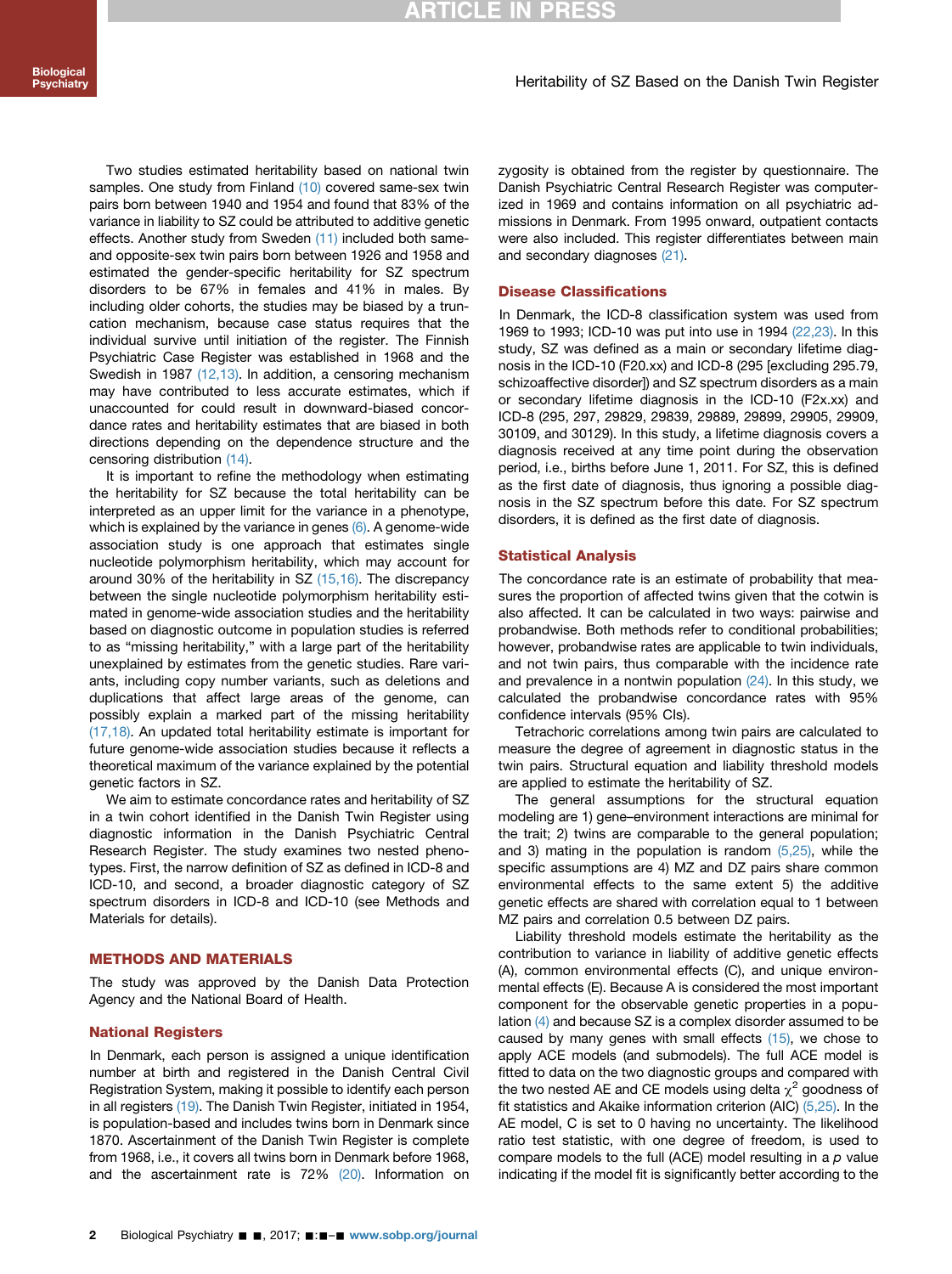## **RTICLE IN PRESS**

#### Heritability of SZ Based on the Danish Twin Register

data. Traditionally, when C is estimated in the analyses to be equal to 0 in the ACE model, the CIs of the uncertainty are achieved and the ACE model is chosen as the best-fitting model.

A major issue when estimating heritability of SZ is that a large proportion of study participants are still at risk of developing the illness at the end of the observation period. This induces a bias referred to as censoring (in survival analysis), because there is a lack of complete outcome information. In this study, we attempt to overcome this censoring mechanism by using IPW [\(7\).](#page-5-0) This means adding a weight to each complete observation (i.e., cases and deaths) based on the data from the censored observations. The IPW model, which estimates the weights, is adjusted for sex and stratified on zygosity. In practice, it is only possible to get reliable estimates of the dependence between twins on the part of the time scale where sufficient information is available. Therefore, to model the correct weights, the follow-up period needs to be the same in both zygosity groups. Consequently, this means we can estimate concordance rates and heritability until the age of the last observed concordant pair in both the MZ and DZ groups. This is up to 40 years of age in the present population, for both SZ and SZ spectrum disorders. Accordingly, heritability estimates in our study are only generalizable to a disease onset before 40 years of age.

Data analyses were carried out using Stata software (version 12; StataCorp LP, College Station, TX) and the Mets package ([https://cran.r-project.org/web/packages/mets/index.](https://cran.r-project.org/web/packages/mets/index.html) [html](https://cran.r-project.org/web/packages/mets/index.html)) in R [\(26\).](#page-6-0)

#### RESULTS

All twin pairs born in Denmark between 1951 and 2000 ( $N =$ 37,891 pairs) were identified through the Danish Civil Register and coupled with 1) information on psychiatric hospital admissions and corresponding clinical diagnoses from the Danish Psychiatric Central Research Register, and 2) information on zygosity obtained from the Danish Twin Register (on the majority of twin pairs;  $n = 31,524$  pairs). The twin pairs with unknown zygosity (UZ) ( $n = 6367$  pairs) were excluded from subsequent analyses because liability threshold modeling cannot include UZ pairs. A flowchart describing the sample size in the main data and in the supplementary data is shown in Figure 1. Among UZ twins, 88 twins have SZ and 157 twins have SZ spectrum disorder. The concordance rate of SZ is 0.28 (95% CI: 0.16–0.45) and 0.22 (95% CI: 0.13–0.34) for SZ spectrum disorder in UZ twins.

Of the 31,524 twin pairs included, 448 twin pairs (corresponding to 472 twins) were affected with SZ and 788 twin pairs (842 twins) were affected with SZ spectrum disorder ([Table 1\)](#page-3-0). The mean age at onset of SZ and SZ spectrum disorder was 28.92 years (SD: 8.52 years) and 29.19 years (SD: 9.37 years), respectively, and the median age at onset was 27.69 and 27.85 years, respectively.

[Table 1](#page-3-0) shows the number of complete cases in MZ and DZ twins, diagnostic distribution, and the number of censored observations in the present analyses. As observed, most of the observations are censored, depicted in the category "censored, e.g., alive without diagnosis," because this category covers the main proportion of the sample (91–95%). The follow-up period in both zygosity groups is specified. The



Figure 1. A flowchart describing the two samples included in this study, the main sample and the supplemental sample, identified by combining the Danish Twin Register and the Danish Psychiatric Central Research Register.

proportion of individuals with a SZ diagnosis is almost similar in the opposite sex and the same-sex DZ groups.

As shown in [Table 2](#page-3-0), the probandwise concordance rate and tetrachoric correlations are higher in MZ twins compared with DZ twins. Furthermore, both estimates are nearly identical for SZ and SZ spectrum disorders.

The probandwise concordance rate of SZ and SZ spectrum disorders as a function of years of follow-up ([Figure 2](#page-4-0)) is higher in MZ and DZ twins than the overall cumulative incidence, indicating a familial risk for both conditions. In addition, in both conditions, the concordance rate is two- to threefold higher in MZ compared with DZ twins, with the DZ concordance rates being more stable across years of follow-up.

A liability threshold ACE model was initially fitted to SZ twin data (AIC =  $14,031.65$ ) [\(Table 3\)](#page-4-0) and compared with a reduced AE model (AIC = 14,029.65), resulting in a nearly similar fit  $(p = 1.0)$ . A CE model did not provide a better fit (AIC = 14,062.88,  $p < .001$ ). We chose the AE model as the bestfitting model because it has the lowest AIC. The ACE model is not preferred because of the uncertain C and CI estimates (which are both set to 0). The same model-fitting procedure was applied to SZ spectrum disorder data and the AE model was selected as the best-fitting model ([Table 3](#page-4-0)). For SZ, the dataset included 418 cases, 2534 deaths, and 60,096 censored individuals, of which the IPW weights are based on 34,423 whose follow-up time is under 40 years of age. For SZ spectrum disorders, the dataset included 721 cases, 2524 deaths, and 59,803 censored individuals, of which the IPW weights are based on 34,298 whose follow-up time is under 40 years of age.

The AE models estimated that the additive genetic effects accounted for 78.9% and 73.3% of the variance in liability to SZ and SZ spectrum disorders, respectively, while environmental effects accounted for 21.1% and 26.7% of the variance of the two diagnostic categories ([Table 3\)](#page-4-0).

For comparison with previous studies, the data for both SZ and SZ spectrum disorder were analyzed without consideration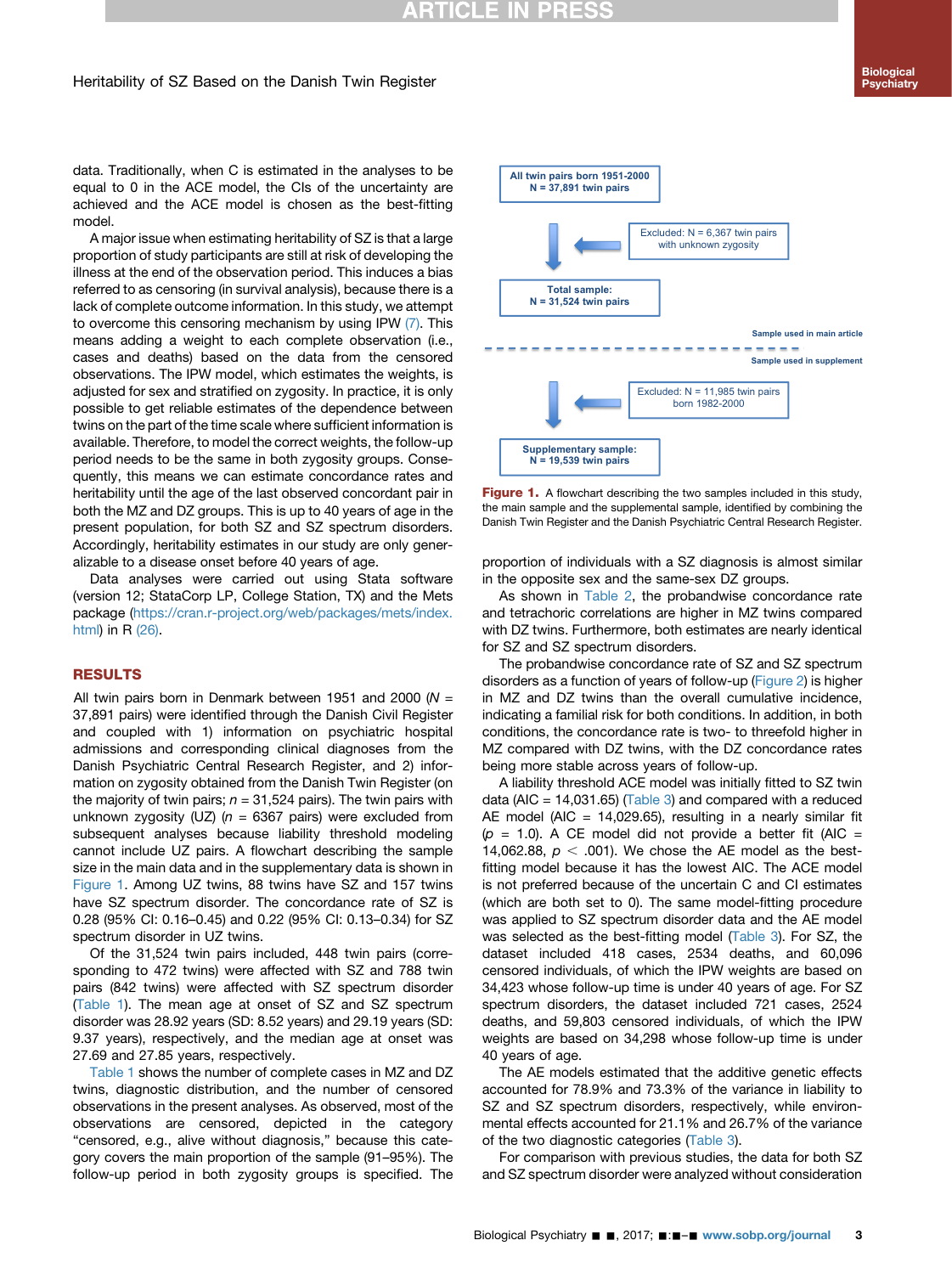|                                                 |                | Schizophrenia  |                | Schizophrenia Spectrum Disorder |                |                |  |
|-------------------------------------------------|----------------|----------------|----------------|---------------------------------|----------------|----------------|--|
|                                                 |                | DZ             |                |                                 | DZ             |                |  |
|                                                 | <b>MZ</b>      | Same Sex       | Opposite Sex   |                                 | Same Sex       | Opposite Sex   |  |
| Diagnosis, n (%)                                | 93 (0.64)      | 173 (0.76)     | 206 (0.80)     | 181 (1.25)                      | 317 (1.39)     | 344 (1.34)     |  |
| Dead Without Diagnosis, n (%)                   | 627 (4.32)     | 991 (4.33)     | 1839 (7.17)    | 617 (4.25)                      | 974 (4.26)     | 1821 (7.09)    |  |
| Censored (e.g., Alive Without Diagnosis), n (%) | 13.794 (95.04) | 21.704 (94.91) | 23.621 (92.03) | 13.716 (94.50)                  | 21.577 (94.35) | 23,501 (91.56) |  |

#### <span id="page-3-0"></span>Table 1. Number of Cases, Observations Followed Until Death, and Censored Observations in MZ and DZ Twins

DZ, dizygotic; MZ, monozygotic.

for censoring. When analyzing these data, a reduced twin sample consisting of  $n = 19,539$  twin pairs born between 1951 and 1981 compared with twin pairs born between 1951 and 2000 in the adjusted analysis was included to ensure a minimum follow-up of 30 years. The results can be seen in Supplemental Tables S1 and S2. The analyses resulted in lower probandwise concordance rates for MZ twins (0.33) and heritability estimates  $(SZ = 75.5\%; SZ spectrum disorder = 69.5\%).$ 

#### **DISCUSSION**

The present study is based on two nationwide registers in Denmark and provides the largest twin sample in SZ research to date. The key strengths in this study design are that censoring is adjusted for in the models for heritability estimates and that this improved method is applied to a nationwide twin sample. Our results show a substantial genetic component in liability to SZ, with a heritability estimate of 79%, and that the genetic effects seem to play a similar role in SZ spectrum disorders. The concordance estimates are moderately lower than generally indicated for MZ twins (0.33) and even lower with the standard method of concordance estimation (0.29) (Supplement).

We estimated the variance in liability according to additive genetic effects (the heritability) for SZ (79%) and for SZ spectrum disorders (73%). In general, our results are congruent with estimates found in previous twin studies of 83% and 82% [\(10,27\)](#page-6-0) and in a meta-analysis of 12 twin studies of 81% [\(9\).](#page-6-0) For both SZ and SZ spectrum disorders, the estimate is based on having an illness onset before 40 years of age, and large studies confirm that it is reasonable to assume that most cases of SZ will present before this age (28–[30\).](#page-6-0) SZ has been shown to have a higher heritability than most other psychiatric illnesses [\(2\)](#page-5-0), and the strongest association with SZ risk in the general population is familial aggregation of SZ, although a diagnosis of SZ is associated with a wide range of other psychiatric disorders [\(31\)](#page-6-0). When expanding the outcome to SZ spectrum disorders, we expected to find a lower rate of genetic influence on the phenotype. We were not able to confirm this in our study because the heritability was similar for SZ and SZ spectrum disorders. This could reflect a robustness of the basic concept of the disorder despite observed heterogeneity in the clinical presentation across the spectrum of SZ. It may also suggest that the genetic risk for disease is not restricted to a narrow illness definition, but includes a broader phenotype, which supports the idea of a continuous illness spectrum.

In our model, we estimated C (common environmental effects) to be 0. In general, C may be confounded in the liability threshold models because of assumptions underlying the liability threshold models (see Methods and Materials). Another register-based study has also estimated C as being 0, while the meta-analysis estimated C as 11% (95% CI: 3–19%) across studies [\(9,10\)](#page-6-0). Common environmental factors, such as urbanicity and social disadvantage, have been shown to have important impact on illness risk [\(32\)](#page-6-0). Thus, these factors are shared by twins but do not necessarily affect both twins in a pair to the same extent. When C is estimated to 0 it can be an indication that C is intertwined with genetic factors and that C may be "hidden" in the estimate of A (additive genetic effects), which may contribute to an overestimation of the genetic liability to illness [\(6,32\)](#page-5-0). Another consideration is that Denmark may be a homogenous society with relatively small variations in C compared to other countries.

We report a low concordance rate in MZ and DZ twins (0.33 and 0.07, respectively). This may seem to contradict a substantial heritability estimate. However, an explanation can be found in quantitative genetics and the general assumption that liability to disease is continuous and normally distributed, with disease becoming evident after passing a specific threshold [\(4\)](#page-5-0). Looking at disease liability from this continuous perspective in a disorder like SZ with a low disease prevalence of 1%, it

| Table 2. Probandwise CRs and TCRs for SZ and SZ $\pm$ in MZ and DZ Twins |  |
|--------------------------------------------------------------------------|--|
|--------------------------------------------------------------------------|--|

|       | Zygosity | Concordant Pairs | Discordant Pairs | <b>Healthy Pairs</b> | Probandwise CR (95% CI) | TCR (95% CI)        |
|-------|----------|------------------|------------------|----------------------|-------------------------|---------------------|
| SZ    | MZ       |                  | 69               | 7.176                | $0.33(0.20 - 0.49)$     | $0.78(0.62 - 0.87)$ |
|       | DZ       | 12               | 355              | 23.900               | $0.07(0.04 - 0.13)$     | $0.35(0.21 - 0.48)$ |
| $SZ+$ | MZ       | 23               | 135              | 7.099                | $0.32(0.22 - 0.44)$     | $0.73(0.61 - 0.82)$ |
|       | DZ       | 31               | 599              | 23.637               | $0.09(0.06 - 0.13)$     | $0.34(0.23 - 0.44)$ |

Probandwise CRs and TCRs are calculated for SZ and SZ+ using inverse probability weighting until 40 years of age.

CI, confidence interval; CR, concordance rate; DZ, dizygotic; MZ, monozygotic; TCR, tetrachoric correlation; SZ, schizophrenia; SZ+, SZ spectrum disorder.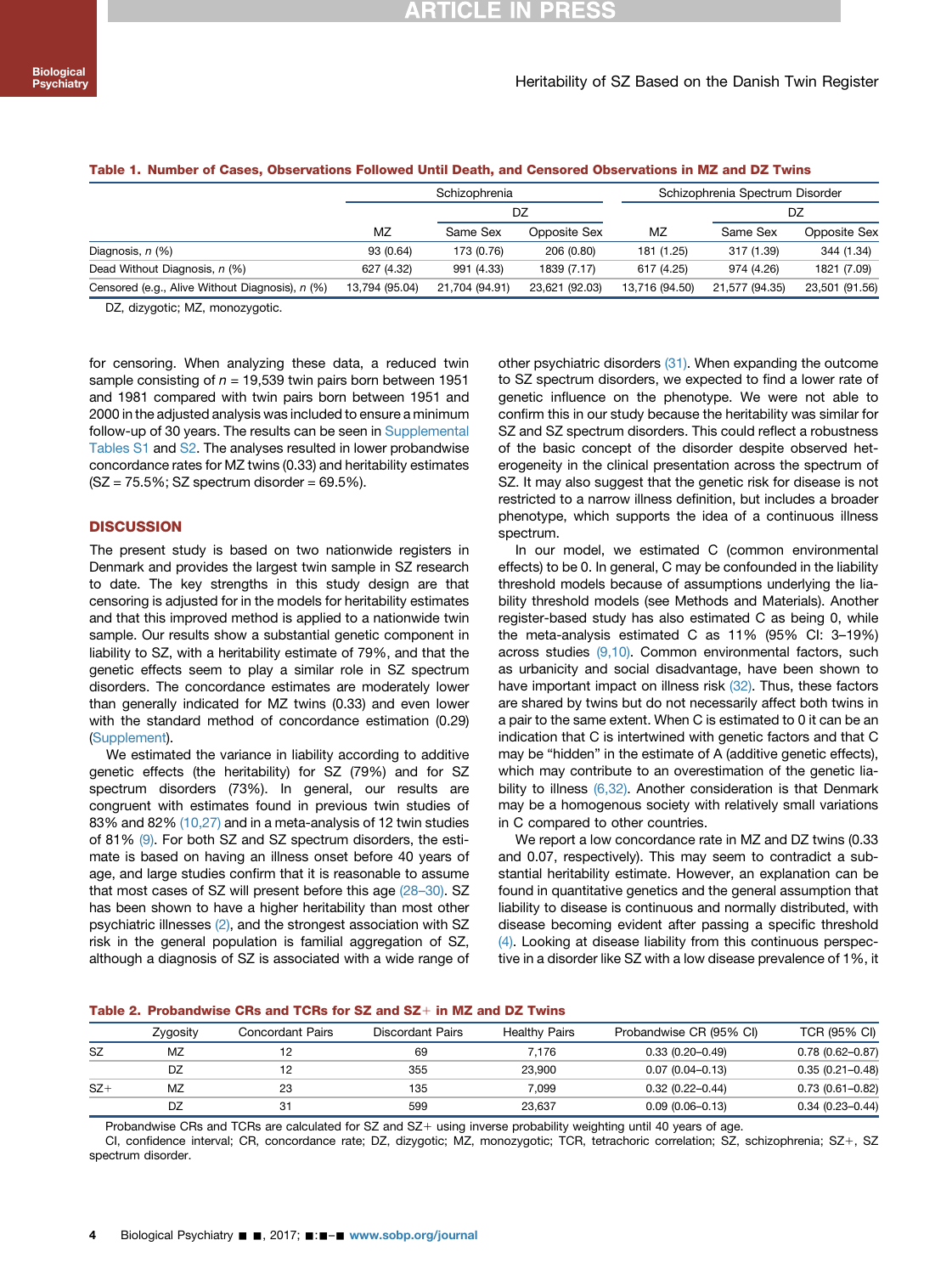### **RTICLE IN PR**

<span id="page-4-0"></span>

Figure 2. Probandwise concordance rates of schizophrenia (top) and schizophrenia spectrum disorder (bottom) as a function of years (i.e., time indicates the time from birth until the end of the study [age]). Independence indicates the marginal (i.e., prevalence) of disorder. DZ, dizygotic; MZ, monozygotic.

is possible even for MZ twin pairs to appear different clinically, and at the same time be similar in their underlying genetic disease liability [\(33\).](#page-6-0) The estimation of concordance rates depends on disease prevalence. A low concordance rate does not directly imply a low contribution of genetic factors in dis-ease liability [\(34\)](#page-6-0). Twin studies have varied regarding methodological factors, e.g., illness severity, ascertainment procedures, and whether or not follow-up time is included in the studies. This limits the ability to compare concordance rates across studies. Two publications provide overviews of previous twin studies  $(8,35)$ , and these include, among others, two early register-based studies reporting a low MZ concordance rate: 0.31 in Kendler and Robinette [\(36\)](#page-6-0) and 0.36 in Fischer et al. [\(37\).](#page-6-0) A low DZ concordance rate has also been reported previously, e.g., 0.07 in Kendler and Robinette [\(36\)](#page-6-0), 0.09 in Cannon et al.  $(10)$ , and 0.05 in Cardno et al.  $(27)$ . One study has addressed to which extent methodological factors may influence the estimate of concordance rates in twin studies and concluded that, among other factors, registerbased sample selection procedures significantly lowered concordance rates in twins [\(38\).](#page-6-0) We argue that our results are in line with findings in some earlier twin studies, which were mainly register based. We further argue that it may constitute a more accurate estimate because it is based on register data from a national twin sample, includes a follow-up period of 40 years, and features improved methodology. Our rates might be affected by the relatively low prevalence found (around 1% for SZ and 2% for SZ spectrum disorders) and reported in Supplemental Table S1. This is lower than the prevalence in another register-based twin study from Finland, reporting a prevalence of 2% for SZ and 3.4% for SZ spectrum disorders [\(10\).](#page-6-0) In summary, our findings do indicate that genetic factors have a significant influence on the underlying illness susceptibility, but that an environmental trigger/interaction may be needed to affect illness penetrance, as previously described in a landmark twin study from 1989 [\(39\)](#page-6-0).

Many factors, such as DNA sequence, epigenetic DNA modifications, differences in gene expression, and environmental factors, and the complex interaction between these are thought to act in concert to influence the outcome of a complex psychiatric phenotype like SZ [\(17\).](#page-6-0) In general, heritability estimated from twin studies is precise because the pattern of correlation between family members is higher in twins than in other relatives [\(34\)](#page-6-0); on the other hand, estimating heritability in closely related individuals can make it difficult to tease out possible confounding factors, such as nonadditive genetic combinations and environmental factors shared in the family [\(6,34\).](#page-5-0) This may lead to an overestimation of the heritability [\(40\).](#page-6-0) In addition, MZ and DZ twin pairs are assumed to share their environment to the same extent, but if MZ twins are exposed to more equal environments than DZ twins the heritability can be overestimated [\(5\)](#page-5-0).

To estimate true concordance rates and heritability, a lifelong follow-up period for all individuals would be ideal. By applying IPW methodology we were able to overcome censoring mechanisms, and therefore we expect to observe changes in heritability estimates compared to previous studies and compared to our own data with standard methodology (Supplement). To

| Definition/Model | a2 (Heritability) |                   |                 | c2            |      | e <sub>2</sub> |                         |            |    |          |         |
|------------------|-------------------|-------------------|-----------------|---------------|------|----------------|-------------------------|------------|----|----------|---------|
|                  | %                 | 95% CI            | %               | 95% CI        | %    | 95% CI         | <b>AIC</b><br><b>VS</b> |            | df | $\chi^2$ | p Value |
| SZ               |                   |                   |                 |               |      |                |                         |            |    |          |         |
| <b>ACE</b>       | 78.9              | 65.1-99.3         | 0.0             | $0.0 - 0.0$   | 21.1 | 11.8-34.9      | 14.031.65               | -          |    | -        |         |
| $AE^a$           | 78.9              | 65.1-88.2         | $\qquad \qquad$ | -             | 21.1 | 11.8-34.9      | 14,029.65               | <b>ACE</b> |    | 0.00     | 1.00    |
| CE               | -                 | $\qquad \qquad -$ | 47.0            | $37.3 - 57.0$ | 53.0 | 43.0-62.7      | 14.062.88               | <b>ACE</b> |    | 33.23    | < .001  |
| $SZ+$            |                   |                   |                 |               |      |                |                         |            |    |          |         |
| <b>ACE</b>       | 73.3              | 62.5-81.9         | 0.0             | $0.0 - 0.0$   | 26.7 | $18.1 - 37.5$  | 21.545.74               | -          |    | -        |         |
| $AE^a$           | 73.3              | 62.5-81.9         | $\qquad \qquad$ |               | 26.7 | 18.1-37.5      | 21,543.19               | <b>ACE</b> |    | 0.00     | 1.00    |
| <b>CE</b>        |                   | -                 | 44.9            | $37.2 - 52.9$ | 55.1 | $47.1 - 62.8$  | 21,585.72               | <b>ACE</b> |    | 42.53    | < 0.001 |

Table 3. Heritability Estimates for SZ and SZ $+$  in a National Cohort of Twin Pairs (N = 31,524 Twin Pairs)

Liability threshold models adjusted for inverse probability weighting. These models estimate the following contributors to the variance in liability: A, C, and E. We used a cutoff at 40 years of age.

A, additive genetic effects; a2, variance of liability due to A; AIC, Akaike information criterion; C, common environmental effects; c2, variance of liability due to C; CI, confidence interval; E, unique environmental effects; e2, variance of liability due to E; SZ, schizophrenia; SZ+, SZ spectrum disorder.

<sup>a</sup>Indicates the best fitting model.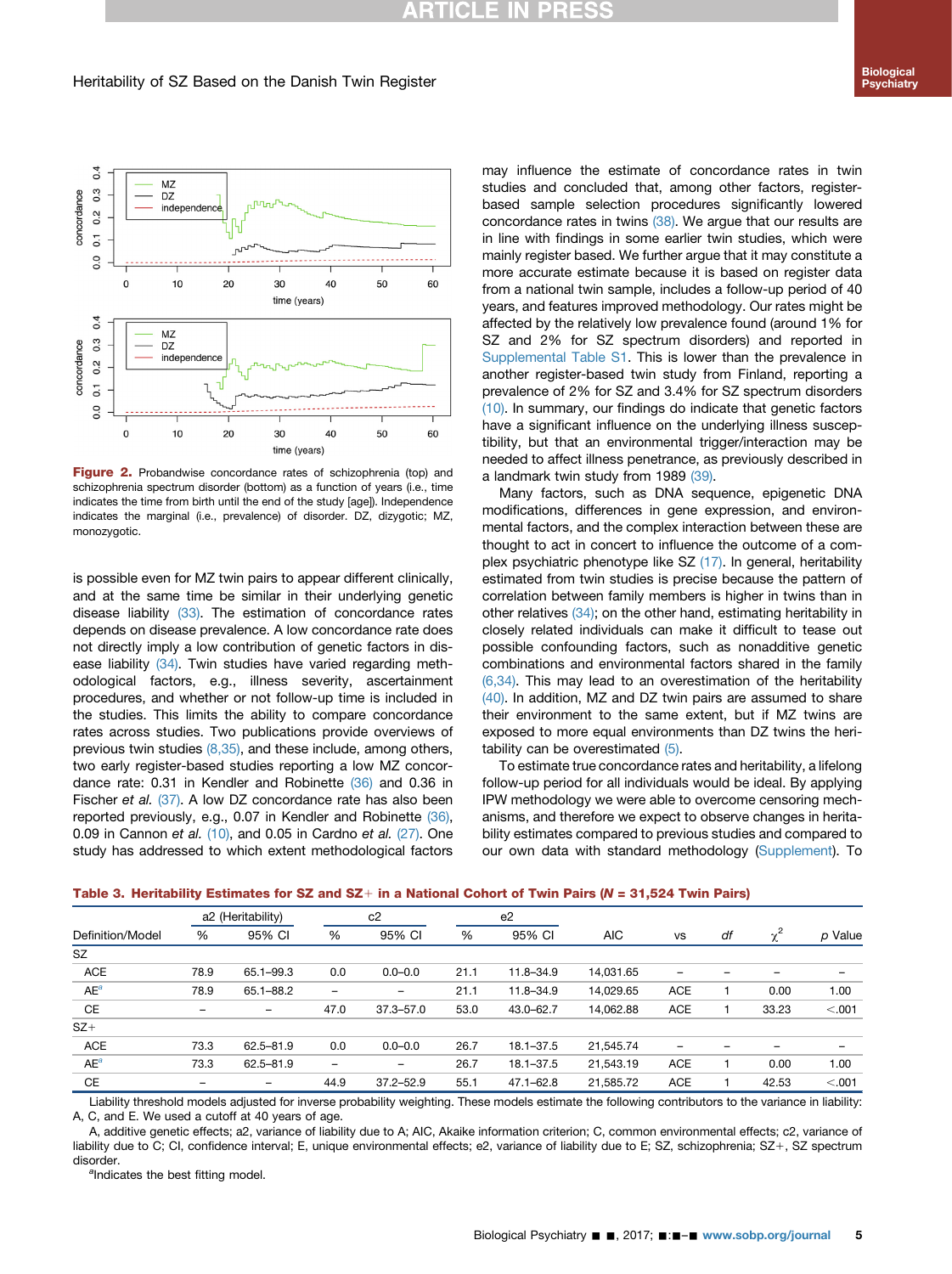<span id="page-5-0"></span>minimize bias when IPW is not applied (i.e., censoring is not taken into account), we have only included twin pairs born between 1951 and 1981 in the supplement dataset in order to secure a minimum follow-up time of 30 years at the end of follow-up in June 2011. The main and supplementary data are not directly comparable because they are based on two differently defined samples and analysis approaches. Despite this limitation, the results are almost identical between the main data and the supplementary data, which indicates that if a sufficiently long follow-up period is included in the analyses, the bias may not have influenced the heritability estimates to a marked degree. By applying IPW, we were able to include a much larger twin sample ( $N = 31,524$  pairs compared to  $N = 19,539$  pairs), thereby contributing to further accuracy of the heritability estimate in the main data of our study. Furthermore, the apparent solidity of heritability estimates across previous studies and in the data presented here could reflect a relative stability in the diagnostic outcome in twin pairs over time, making bias less prominent [\(14\).](#page-6-0) Although data were drawn from national registers, the number of concordant pairs is low, the last pair becoming concordant at 40 years of age. In this study, we estimate the heritability for an onset before 40 years of age. We do capture the majority of the cases, but including a wider age span would also increase the generalizability of our results. In addition, a large proportion of the sample is censored in 2012; with a longer (e.g., lifelong) follow-up time we could obtain more accurate estimates. The latter applies to all studies of heritability. We stipulate that addressing the censoring mechanism in the estimates as an improvement of methodology.

We estimated the mean age at SZ onset to 28.9 years of age. In our study, onset is defined as age at first contact to a psychiatric facility, which is considered a valid marker of illness onset [\(29\)](#page-6-0). A Finnish twin study reports a similar mean age [\(10\)](#page-6-0), and a recent study examining gender- and age-specific incidence rates and lifetime risks of psychiatric illness in the Danish population found a peak in age at onset of SZ in the early twenties and new cases diagnosed late in life [\(28\)](#page-6-0).

#### Strengths and Limitations

This study examined a representative twin sample from comprehensive, nationwide registers, which is less liable to ascertainment bias. The Danish Psychiatric Research Register is highly representative of patients with SZ in Denmark because the number of privately treated patients is minimal  $(21)$ . One concern might be that our approach is highly dependent on the consistency and validity of the clinical diagnoses drawn from health registers. However, a recent study demonstrated the high validity of the register diagnosis in SZ [\(41\)](#page-6-0). Despite this, undiagnosed cases could exist. Because of reasons mentioned in the Methods and Materials section, our results cannot be generalized to disease onset after 40 years of age. All CIs were rather wide because the analysis only included complete observations (cases with disease onset before 40 years of age and observations followed until death).

In general, it is assumed that twins are representative of the general population, and as such these results are considered generalizable (5,42). The generalizability of our findings may be affected by the exclusion of UZ twins and by the use of a Danish twin sample.

In conclusion, we present SZ heritability estimates, which mirror previous reports and indicate solid findings across differences in diagnostic practice, ascertainment biases, and censored data. Our study suggests a robustness of the basic concept of SZ, including both narrow and broad definitions of illness.

#### ACKNOWLEDGMENTS AND DISCLOSURES

The study was supported by the Lundbeck Foundation Center of Excellence for Clinical Intervention and Neuropsychiatric Schizophrenia Research (CINS) Grant Nos. CINS I: R25-A2701 and CINS II: R155-2013-16337 (to RH, BF, MN, BG), Lundbeck Foundation Initiative for Integrative Psychiatric Research (iPSYCH) Grant Nos. R155-2014-1724: Period II: March 1, 2015 to February 28, 2018, and R102-A9118: Period I: March 1, 2012 to February 28, 2015 (to DH, TMW, MN), Mental Health Services, Capital Region of Denmark, University of Copenhagen, Faculty of Health and Medical Sciences, Department of Clinical Medicine (RH, DH, BF, MN, BG).

The sponsors of the study had no role in the design and conduct of the study; collection, management, analysis, and interpretation of the data; and preparation, review, or approval of the manuscript.

The authors report no biomedical financial interests or potential conflicts of interest.

#### ARTICLE INFORMATION

From the CINS–Lundbeck Foundation Center of Excellence for Clinical Intervention and Neuropsychiatric Schizophrenia Research (RH, BF, TMW, MN, BG), Glostrup; CNSR–Center for Neuropsychiatric Schizophrenia Research (RH, BF, BG), Mental Health Centre Glostrup, Mental Health Services, Capital Region of Denmark, Glostrup; Faculty of Health and Medical Sciences (RH, MN, BG), Department of Clinical Medicine, University of Copenhagen, Copenhagen; Mental Health Centre Sct Hans (DH, TMW), Mental Health Services, Capital Region of Denmark, Roskilde; iPSYCH– Lundbeck Foundation Initiative for Integrative Psychiatric Research (DH, TMW, MN), Aarhus; The Danish Twin Register (AS, KC), University of Southern Denmark, Odense; and the Mental Health Centre Copenhagen (MN), Mental Health Services, Capital Region of Denmark, Copenhagen, Denmark.

RH and DH contributed equally to this work.

Address correspondence to Rikke Hilker, M.D., Ph.D., Center for Neuropsychiatric Schizophrenia Research, Copenhagen University Hospital, Mental Health Centre Glostrup, Mental Health Services, Capital Region of Denmark, Nordre Ringvej 29-67, DK-2600, Glostrup, Denmark; E-mail: [rikke.](mailto:rikke.hilker@regionh.dk) [hilker@regionh.dk](mailto:rikke.hilker@regionh.dk).

Received Jan 18, 2017; revised and accepted Aug 22, 2017.

Supplementary material cited in this article is available online at [http://](http://dx.doi.org/10.1016/j.biopsych.2017.08.017) [dx.doi.org/10.1016/j.biopsych.2017.08.017](http://dx.doi.org/10.1016/j.biopsych.2017.08.017).

#### **REFERENCES**

- 1. [van Os J, Kenis G, Rutten BPF \(2010\): The environment and schizo](http://refhub.elsevier.com/S0006-3223(17)31905-4/sref1)[phrenia. Nature 468:203](http://refhub.elsevier.com/S0006-3223(17)31905-4/sref1)–212.
- 2. Sullivan PF, Daly MJ, O'[Donovan M \(2012\): Genetic architectures of](http://refhub.elsevier.com/S0006-3223(17)31905-4/sref2) [psychiatric disorders: The emerging picture and its implications. Nat](http://refhub.elsevier.com/S0006-3223(17)31905-4/sref2) [Rev Genet 13:537](http://refhub.elsevier.com/S0006-3223(17)31905-4/sref2)–551.
- 3. [Boomsma D, Busjahn A, Peltonen L \(2002\): Classical twin studies and](http://refhub.elsevier.com/S0006-3223(17)31905-4/sref3) [beyond. Nat Rev Genet 3:872](http://refhub.elsevier.com/S0006-3223(17)31905-4/sref3)–882.
- 4. [Falconer DS, Mackay TFC \(1996\): Introduction to Quantitative](http://refhub.elsevier.com/S0006-3223(17)31905-4/sref4) [Genetics, 4th ed. Burnt Mill, England: Longman](http://refhub.elsevier.com/S0006-3223(17)31905-4/sref4).
- 5. [Rijsdijk FV, Sham PC \(2002\): Analytic approaches to twin data using](http://refhub.elsevier.com/S0006-3223(17)31905-4/sref5) [structural equation models. Brief Bioinform 3:119](http://refhub.elsevier.com/S0006-3223(17)31905-4/sref5)–133.
- 6. [Visscher PM, Hill WG, Wray NR \(2008\): Heritability in the genomics](http://refhub.elsevier.com/S0006-3223(17)31905-4/sref6) era—[Concepts and misconceptions. Nat Rev Genet 9:255](http://refhub.elsevier.com/S0006-3223(17)31905-4/sref6)–266.
- 7. [Holst KK, Scheike TH, Hjelmborg JB \(2016\): The liability threshold](http://refhub.elsevier.com/S0006-3223(17)31905-4/sref7) [model for censored twin data. Comput Stat Data Anal 93:324](http://refhub.elsevier.com/S0006-3223(17)31905-4/sref7)–335.
- [Cardno AG, Gottesman II \(2000\): Twin studies of schizophrenia: From](http://refhub.elsevier.com/S0006-3223(17)31905-4/sref8) [bow-and-arrow concordances to star wars Mx and functional geno](http://refhub.elsevier.com/S0006-3223(17)31905-4/sref8)[mics. Am J Med Genet 97:12](http://refhub.elsevier.com/S0006-3223(17)31905-4/sref8)–17.